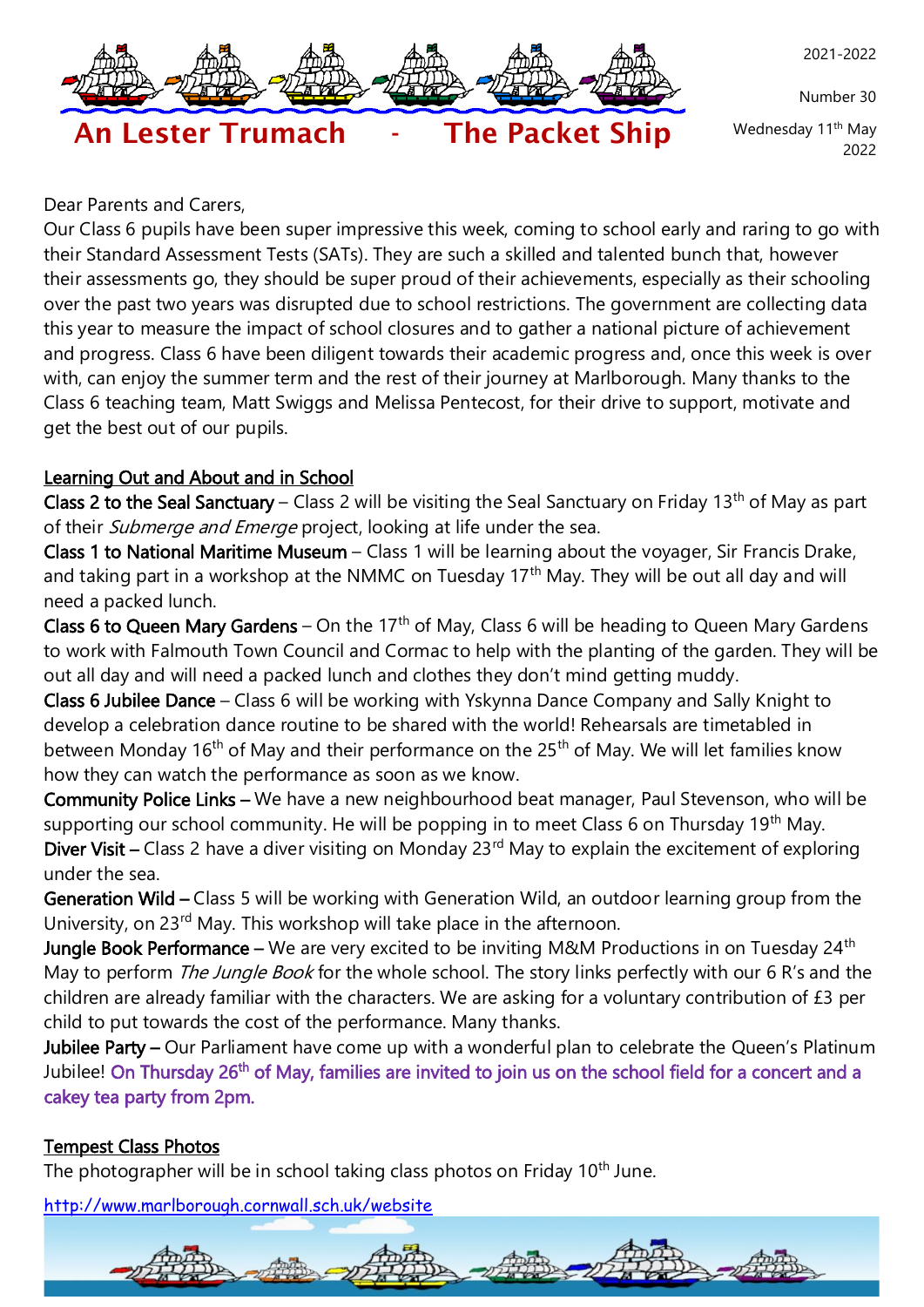#### Starting School Meeting

We will be welcoming our Reception 2022 parents and carers at our Starting School meeting on Tuesday the 7<sup>th</sup> June at 6pm.

# Class 4 Outdoor Adventure Club

Louise Tremewan and Melissa Pentecost run an Outdoor Adventure Club on Tuesdays from 3.30- 4.30pm for Class 6 pupils. We have spaces available so if any pupils from Class 4 would like to join the club please email the office.

# London Residential  $2022 - 13<sup>th</sup>$  to the 16th June 2022

The final plans are being put in to place for Class 6's residential visit! A detailed itinerary, kit list, contacts/medical form and evening meal information will be going out next week. Final payments are due by the 20<sup>th</sup> May. If you have questions or worries about the residential please see Matt Swiggs or Abi Squibb.

#### Marlborough Mariners' Update

Jubilee Celebrations – We are in need of volunteers to help with setting up the field on the morning of Thursday 26<sup>th</sup> May for our Jubilee Party. Please could you let the office know if you can help? Many thanks.

Volunteers in School – We would love to invite volunteers back into school! We have missed your support hugely. If you would like to volunteer in school, supporting learning on a regular basis please email Olivia at [office@marlborough.cornwall.sch.uk](mailto:office@marlborough.cornwall.sch.uk) and she will be able to send you DBS forms and find out your availability.

#### Marlborough Kitchen

Adult Lunches – We will be inviting families in to join their child for lunch after half term. Each class will have a week where adults will be invited in. Reception class adults will have the week beginning the  $7<sup>th</sup>$  June. Meals cost £3.50 and can be booked through the office.

| Thursday 12th   | Friday 13th     | Monday 16 <sup>th</sup> | Tuesday 17th  | Wednesday 18th  | Thursday 19th   | Friday 20th         |
|-----------------|-----------------|-------------------------|---------------|-----------------|-----------------|---------------------|
| Mav             | Mav             | Mav                     | Mav           | Mav             | Mav             | Mav                 |
| Turkey Burger & | Smoked Salmon   | Pizza Margarita         | Jacket Potato | Pasta Bolognese | Sauasage &      | Fishcakes &         |
| Wedges          | & Pea Pasta     | Ham Pizza               | Egg Mayo Roll | Lentil and      | Wedges          | Tomato Sauce        |
| Veggie Bean     | Roast Vegetable | Summer                  |               | Vegetable Pasta | Veggie          | <b>Veggie Curry</b> |
| Burger &        | & Tomato Pasta  | Vegetable Soup          |               | Jacket Potato   | Sausages &      | Hummus and          |
| Wedges          | Herby Cheese    |                         |               |                 | Wedges          | <b>Breadsticks</b>  |
| Lentil, Tomato  | Scones          |                         |               |                 | Mackerel Pate   |                     |
| & Coconut       |                 |                         |               |                 | with Bread Roll |                     |
| Soup            |                 |                         |               |                 |                 |                     |

# Upcoming lunches are:

# School Budget 2022-2023

Our school budget for 2022-2023 is currently being set by our Finance and Resources Committee and, as with all areas of life, the budget is extremely tight. We are having to budget £42,140 for energy alone, the equivalent to a full-time experienced teacher. The government are not giving any more funding to schools in light of the financial crisis, meaning that we have increased costs for all aspects of school life; from glue sticks to sausages, with no extra funding coming in. The most recent surge in coach hire prices has made us have to turn down some opportunities for curriculum development as the cost to parents would be phenomenal. The closure of Ships and Castles has financial implications on the school's budget and the cost of transport will limit the whole

<http://www.marlborough.cornwall.sch.uk/website>